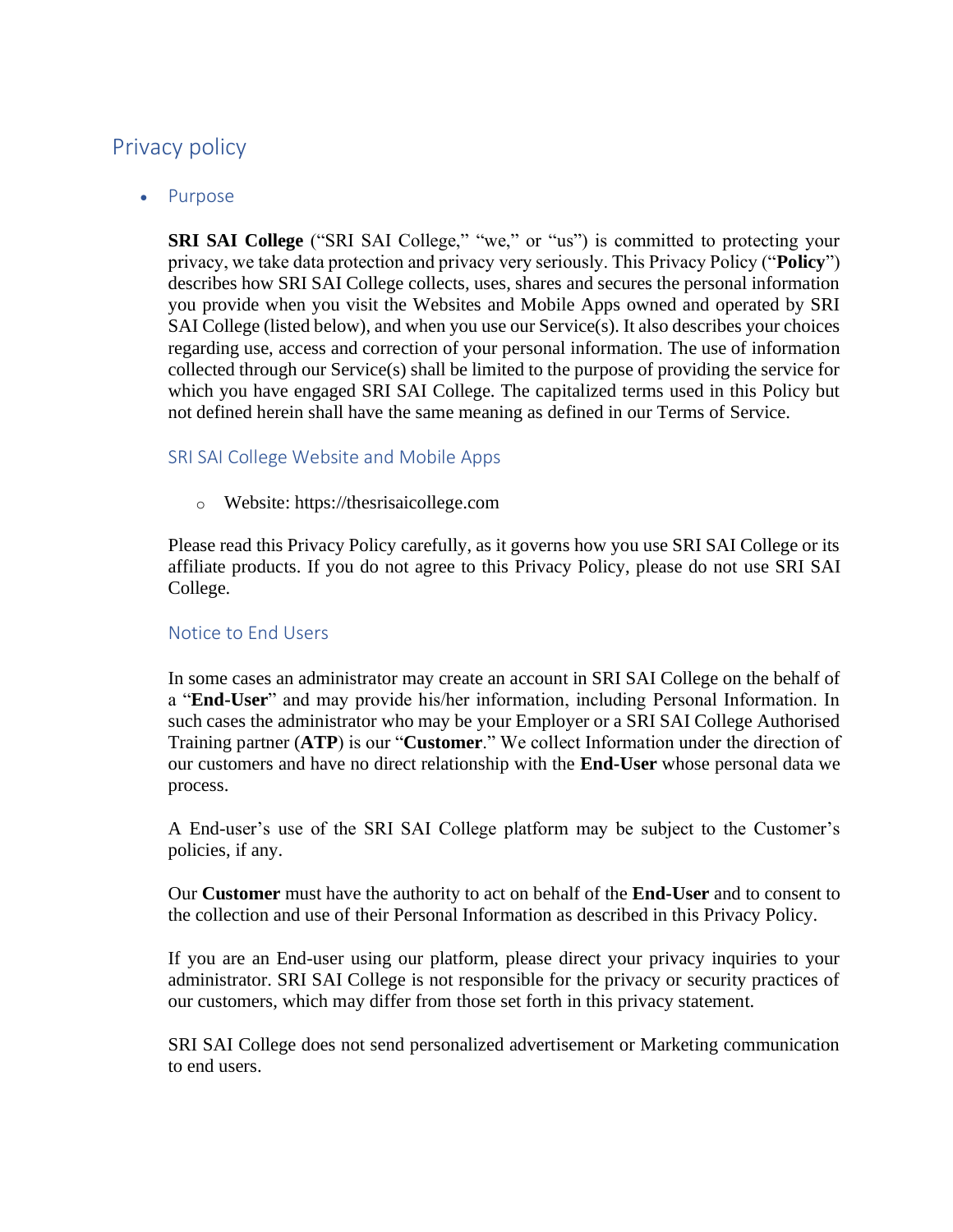### International Transfer

Personal data collected by SRI SAI College may be stored and processed in your region, and in any other country where SRI SAI College or its affiliates, data sub-processors operate facilities. To facilitate SRI SAI College global operations, we may transfer and access such information from around the world, including from other countries in which the Company has operations. At present, SRI SAI College only have presence in Ethiopia. This Privacy Statement shall apply even if SRI SAI College transfers Data to other countries.

Currently, SRI SAI College and its data sub processors have data centres provided by godaddy.

The data we hold may also be processed by employees operating in countries listed above, Such staff may be engaged in, among other things, product development and customer and technical support. The data protection and other laws of these countries might not be as comprehensive as those in your country. By submitting your data and/or using Our Services, You consent to the transfer, storing, and processing of Your data in these countries.

**Note to our customers in Europe:** We transfer personal data from the European Economic Area and Switzerland to other countries, some of which have not been determined by the European Commission to have an adequate level of data protection. When we do, we use contracts, to help ensure your rights and protections travel with your data. By submitting your data and/or using Our Services, You consent to the transfer, storing, and processing of your data in these countries.

# Use of your Personal Information and Other Data

SRI SAI College uses this Privacy Policy to govern the use of personal information you provide to us. We use your personal information solely to provide our services to you. We also use your Personal Identifiable Information (PII) together with other information to help us better understand our users and to improve the content and functionality of our site.

### Personal Identifiable Information

We may collect the following **personal information** from you in the following situations

- o When you visit our website or mobile apps and voluntarily provide the following information via one of our contact forms, via a chat or phone session, or as part of a purchase of one of our courses or register on our site:
	- Contact Information,such as **name, email address, mailing address, phone number, IP**
	- Information about your business, such as **company name, company size, business type**
	- Billing Information, such as **credit card number** and **billing address**;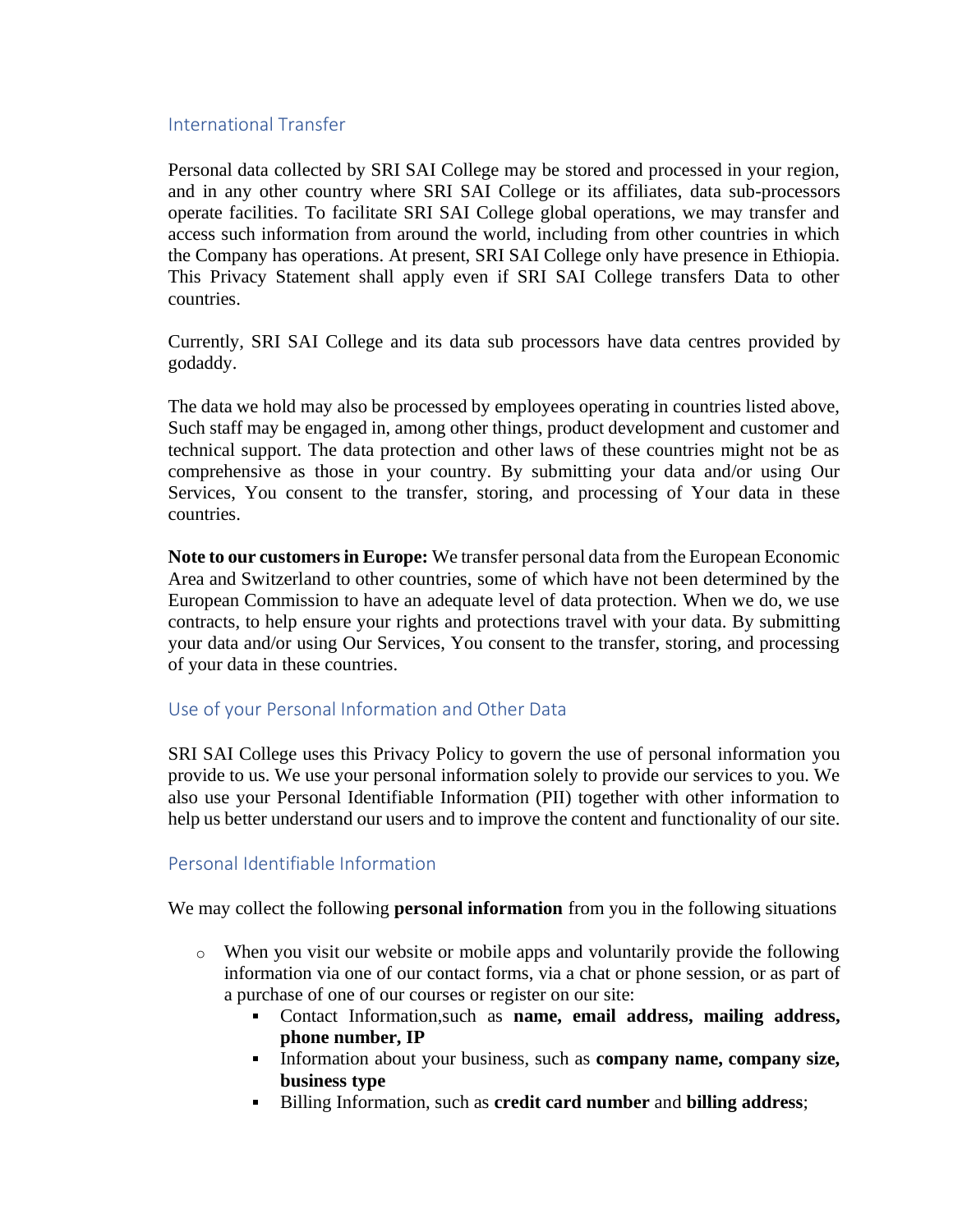Note : All payment transactions are processed through secure payment gateway providers. We do not store any card information (other than the last 4 digits of your card) in our servers.

- o When you use our Learning Management System or our associates or companies for which we are resellers, mobile applications, our support system or respond to our surveys:
	- **Contact Information**, such as **name, email address, mailing address, IP address, geographic location**, or **phone number**;
	- Unique Identifiers, such as **username**,or **password**;
	- **Name** and **e-mail** address when you provide feedback from the Service(s)  $\mathbf{r}$

Users may, however, visit our Site anonymously. We will collect personal identification information from Users only if they voluntarily submit such information to us. Users can always refuse to supply personally identification information, except that it may prevent them from engaging in certain Site related activities.

### Non-Personal Identifiable Data:

We capture some Non Identifiable data in our logs. The data in the logs includes

- o Device type
- o browser type
- o language preference,
- o time zone,
- o screen size
- o referring / exit pages

### Use

We may use the personal information collected from within the Websites or when you use the Service(s) to:

- $\circ$  Provide you with the Service(s).
- o Send you communication from the Service(s)
- o Assess the needs of your business to determine or suggest suitable products.
- o Send you requested product or service information.
- o Respond to customer service requests.
- o Administer your account.
- o Send you promotional and marketing communications.
- o Personalised advertisement.
- $\circ$  Facilitate your transactions with other users when you use our Service(s).
- o Perform statistical analyses of user behaviour and characteristics at an aggregate level in order to measure interest in and use of the various areas of the site.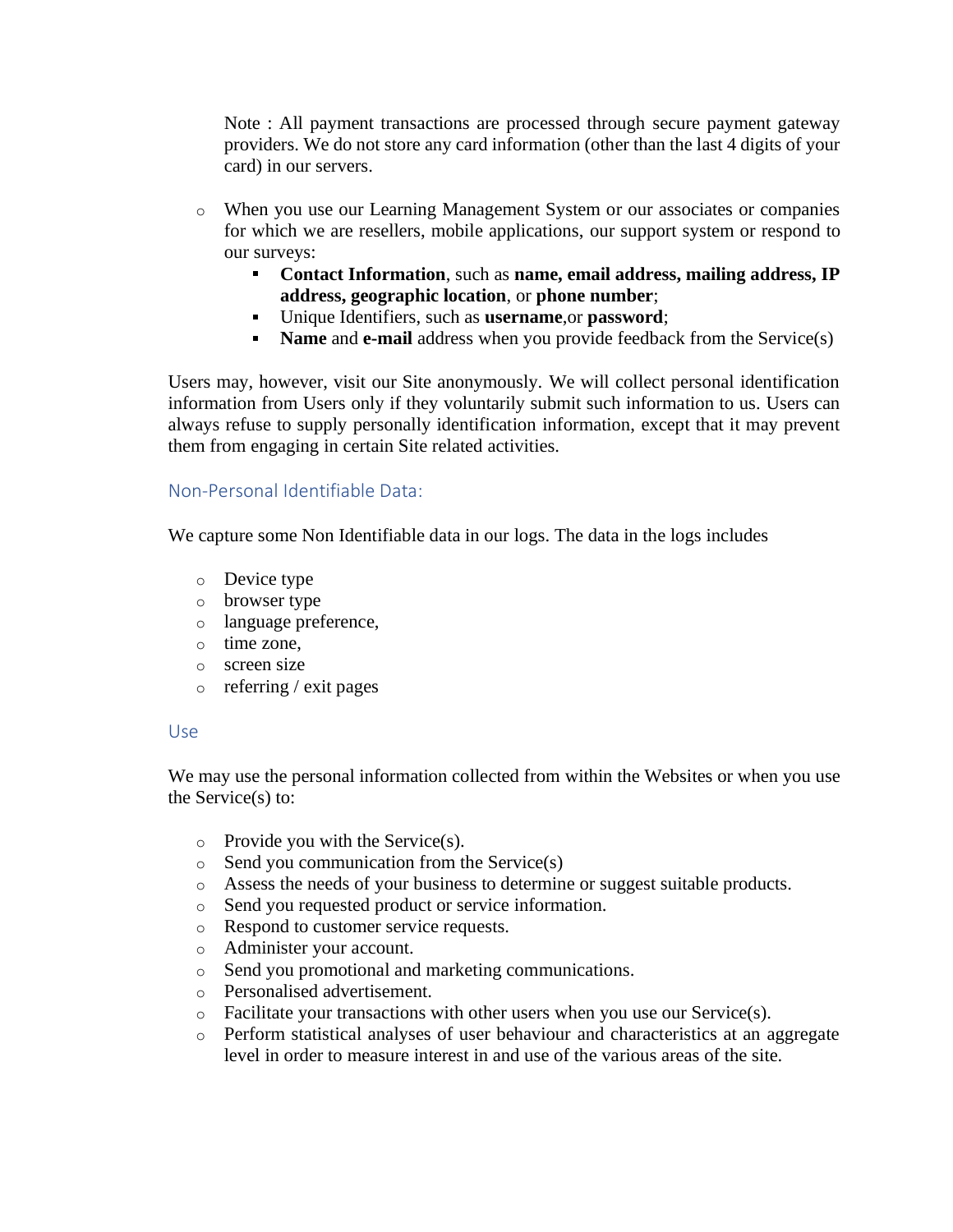When you provide us with personal information about your contacts we will only use this information for the specific reason for which it is provided.

### Share

If your subscription was provided by your employer or a SRI SAI College Authorised training partner, we will share information, including personal information with them.

We may transfer personal information to our Group Companies and sub-contractors that help us provide our Service(s). Transfers to subsequent third parties are covered by the service agreements with our data-processors. We reserve the right to disclose your personal data as required by applicable law, in response to lawful requests by public authorities, including meeting national security or law enforcement requirements and when we believe that disclosure is necessary to protect our rights and/or to comply with a judicial proceeding, court order, or other legal process served on us.

In the event SRI SAI College goes through a business transition, such as a merger or acquisition by another company, or sale of all or a portion of its assets, your user account and personal data will likely be among the assets transferred. You will be notified via email and via a prominent notice on our Websites of any such change in ownership or control. We may also disclose your personal information to any other third party with your prior consent.

# Data from Third Parties

We also obtain data from third parties. We protect data obtained from third parties according to the practices described in this statement, plus any additional restrictions imposed by the source of the data. These third-party sources vary over time, but have included:

- $\circ$  Data brokers from which we purchase demographic data to supplement the data we collect.
- o Social networks when you grant permission to access your data on one or more networks.
- o Existing or past learners who participate in our referral program
- o Service providers that help us determine a location based on your IP address in order to customize certain products to your location.
- o Partners with which we offer co-branded services or engage in joint marketing activities, and
- o Publicly-available sources such as open government databases or other data in the public domain.

We may receive Personal Information about you from other sources like postal mail, telephone or fax. We may add this information to the information we have already collected from you via the Site in order to improve the products and services we provide.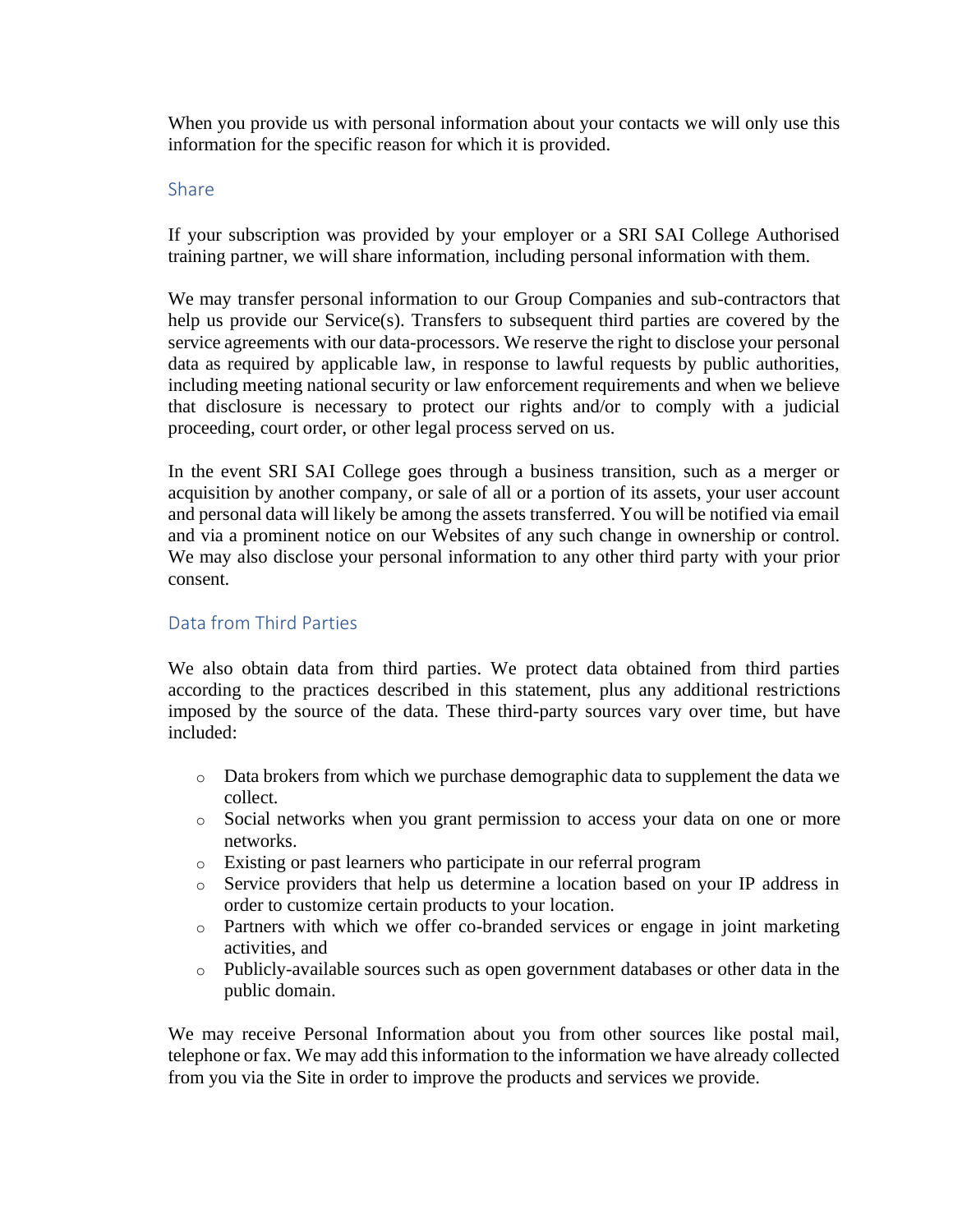# Correction, Removal or Export of Personal Information

SRI SAI College acknowledges that you have the right to access, edit and delete your personal information at any time. Upon request, we will provide you with reasonable access to the personal information we collect about you. You will have the opportunity to correct, update, modify or delete this information as follows:

o **If you have independently signed up with SRI SAI College.** You may access, update or export your Personal Information included in your online SRI SAI College account at any time by logging into your account and going to your profile or by contacting us.

**Exceptions in Deletion:** If you request access to your personal information and discover that that information is wrong, we strive to give you ways to update it quickly or to delete it – unless we have to keep that information for legitimate business or legal purposes. We aim to maintain our services in a manner that protects information from accidental or malicious destruction. Because of this, after you delete information from our services, we may not immediately delete residual copies from our active servers or backup systems

**Exception in Data Portability:** There may be limits to the amount of information we can practically provide. For example, we may limit an individual's access to personal information where the burden or expense of providing access would be disproportionate to the risks to the individual's privacy or where doing so would violate others' rights.

**Exception in Data Correction:** Even after updates to your Personal Information, we may maintain and store older versions of such information within our databases, access logs and other records in order to comply with other routine data audits.

# Cookies and Other Tracking Technologies

SRI SAI College and our third-party partners, such as our advertising and analytics partners, use cookies and other tracking technologies (e.g., web beacons, device identifiers and pixels) to provide functionality and to recognize you across different Services and devices.

The types of cookies used by SRI SAI College includes

- o **Essential Cookies:** These cookies are essential for the basic functionalities offered by the Site and Service(s). These class of cookies helps in keeping a user logged in to the Service(s) and remember relevant information when they return to the Service(s).
- o **Insight Cookies:** These are used for tracking the user activities within the Service(s), which in turn helps us in improving your user experience.
- o **Marketing Cookies:** These are used for providing you with customized and interest-based ads based on your browsing behavior and other similar activities on our Websites.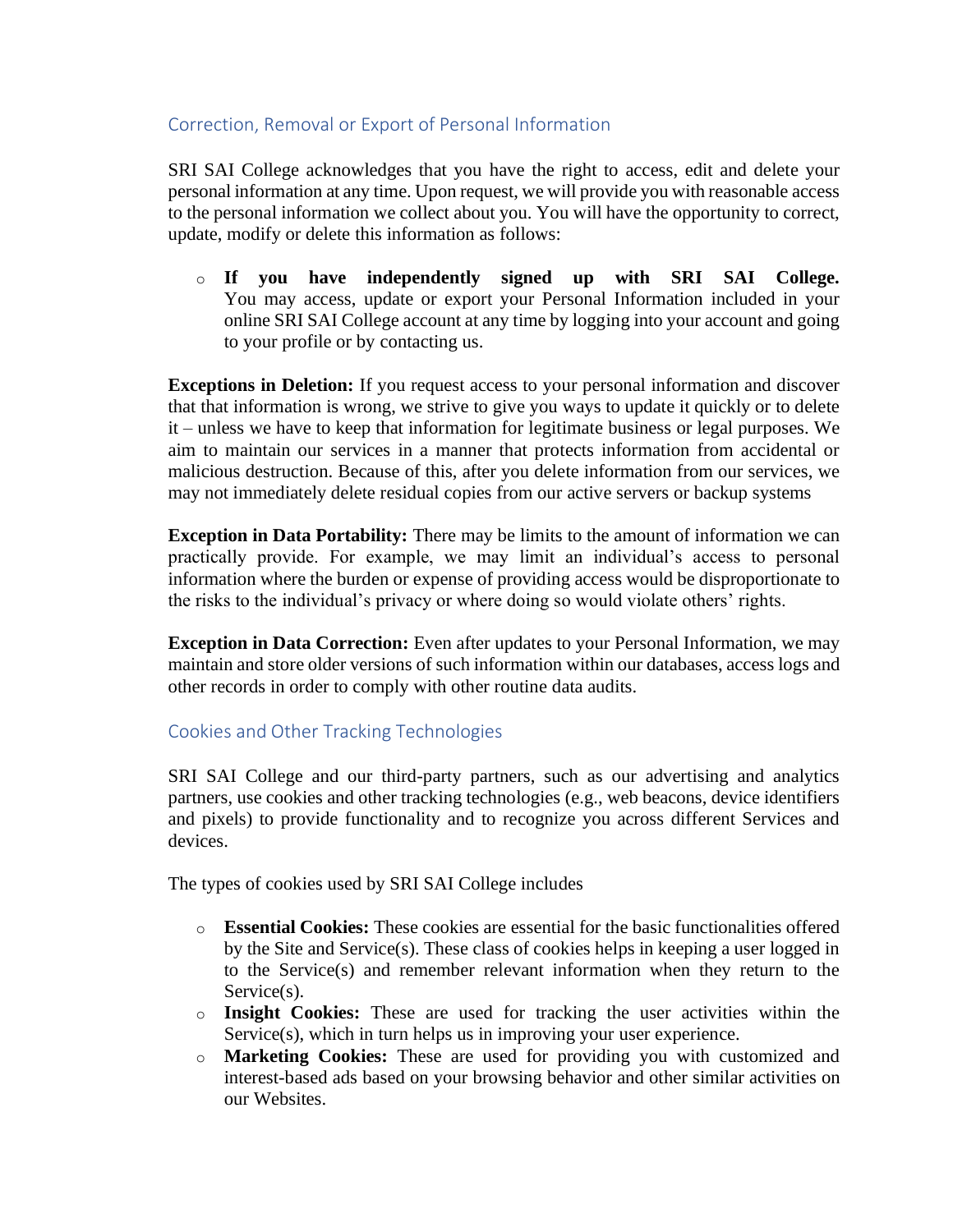You can choose to have your computer warn you each time a cookie is being sent, or you can choose to turn off all cookies. You do this through your browser settings. Since each browser is different, look at your browser's Help Menu to learn the correct way to modify your cookies.

If you turn cookies off, some of the features that make your site experience more efficient may not function properly.

### Advertisement

We partner with third parties to manage our advertising on other sites. Our third party partners may use technologies such as cookies to gather information about your activities on our Website and other sites in order to provide you advertising based upon your browsing activities and interests. If you wish to not have this information used for the purpose of serving you interest-based ads, you may opt-out (or if located in the European Union, by writing to us). Please note this does not opt you out of being served ads. You will continue to receive generic ads.

#### Analytics & Web-beacons

SRI SAI College uses third party software for analytics. All metrics information collected from your usage of the Service(s) shall be transmitted to our analytics provider. This information is then used to evaluate how users use our platform, and to compile statistical reports on user activity for us. We further use the same statistical analytics tool to track or to collect your Personally Identifiable Information (PII). We will use this information in order to maintain, enhance, or add to the functionality of the Service(s) and to personalize the experience for you. Aggregated information and analysis may be made public where desired by SRI SAI College.

We and our third party advertising partners use technologies such as web beacons in analyzing trends, administering the website, tracking users' movements around the site, and gathering demographic information about our user base as a whole. We may receive reports based on the use of these technologies by these companies on an individual and aggregated basis.

### Do Not Track.

Currently, various browsers — including Internet Explorer, Firefox, and Safari — offer a "do not track" or "DNT" option that relies on a technology known as a DNT header, which sends a signal to Web sites' visited by the user about the user's browser DNT preference setting. SRI SAI College does not currently commit to responding to browsers' DNT signals with respect to the Company's Web sites, in part, because no common industry standard for DNT has been adopted by industry groups, technology companies or regulators, including no consistent standard of interpreting user intent. SRI SAI College takes privacy and meaningful choice seriously and will make efforts to continue to monitor developments around DNT browser technology and the implementation of a standard.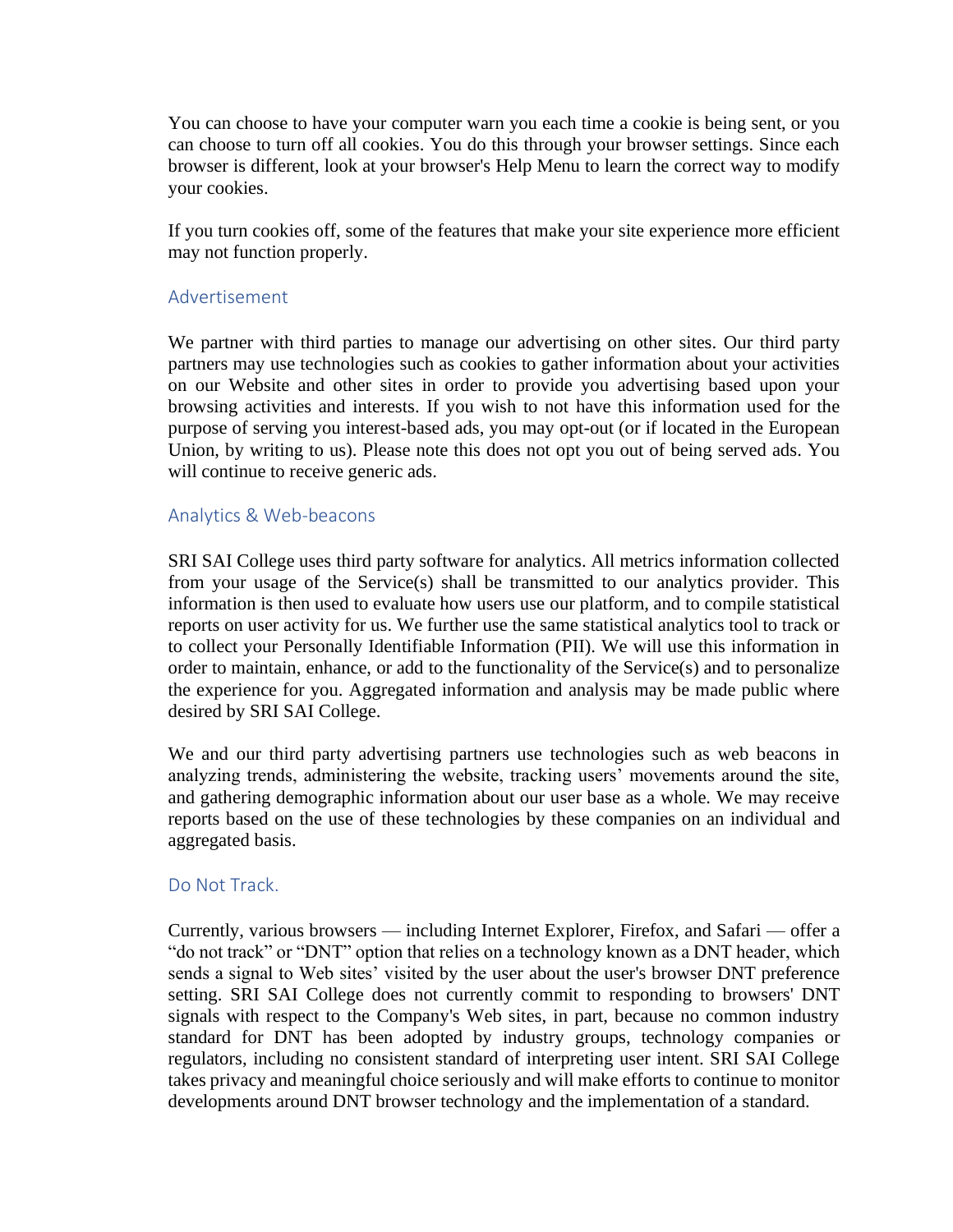### Links to Third Party Sites

Our Websites contain links to other websites that are not owned or controlled by SRI SAI College. Please be aware that we are not responsible for the privacy practices of such other websites or third parties. We encourage you to be aware when you leave our Websites and to read the privacy policies of each and every website that collects personal information.

### Public Forums

Our Websites offer publicly accessible blogs or community forums. You should be aware that any information you provide in these areas may be read, collected, and used by others who access them. To request removal of your personal information from our blog or community forum contact us. In some cases, we may not be able to remove your personal information, in which case we will let you know that we are unable to do so and why.

SRI SAI College may provide bulletin boards, blogs, or community threads on the Company's Web sites. Any personal information you choose to submit in such a forum may be read, collected, or used by others who visit these forums, and may be used to send you unsolicited messages. SRI SAI College is not responsible for the personal information you choose to submit in these forums.

Remember that when you share information publicly, it may be indexable by search engines.

### Single Sign-On & Other social Media Features

Our Websites include social media features, such as the Facebook "Like" button, the "Share This" button or interactive mini-programs. Where we have your consent, these features may collect your IP address, which page you are visiting on our Websites, and may set a cookie to enable the feature to function properly. Social media features and widgets are either hosted by a third party or hosted directly on our Websites. Your interactions with these features are governed by the privacy policy of the company providing them.

You can log in to our Websites using sign-in services by LinkedIn. The services will authenticate your identity and provide you the option to share certain personal information with us such as your name and email address.

### Communications from the Websites

We may use your email address to send our newsletters and/or marketing communications. If you no longer wish to receive these communications, you can opt out by following the instructions contained in the emails you receive or by contacting us at

We will send you announcements related to the Service(s) on occasions when it is necessary to do so. For instance, if our Services) is temporarily suspended for maintenance, we might send you an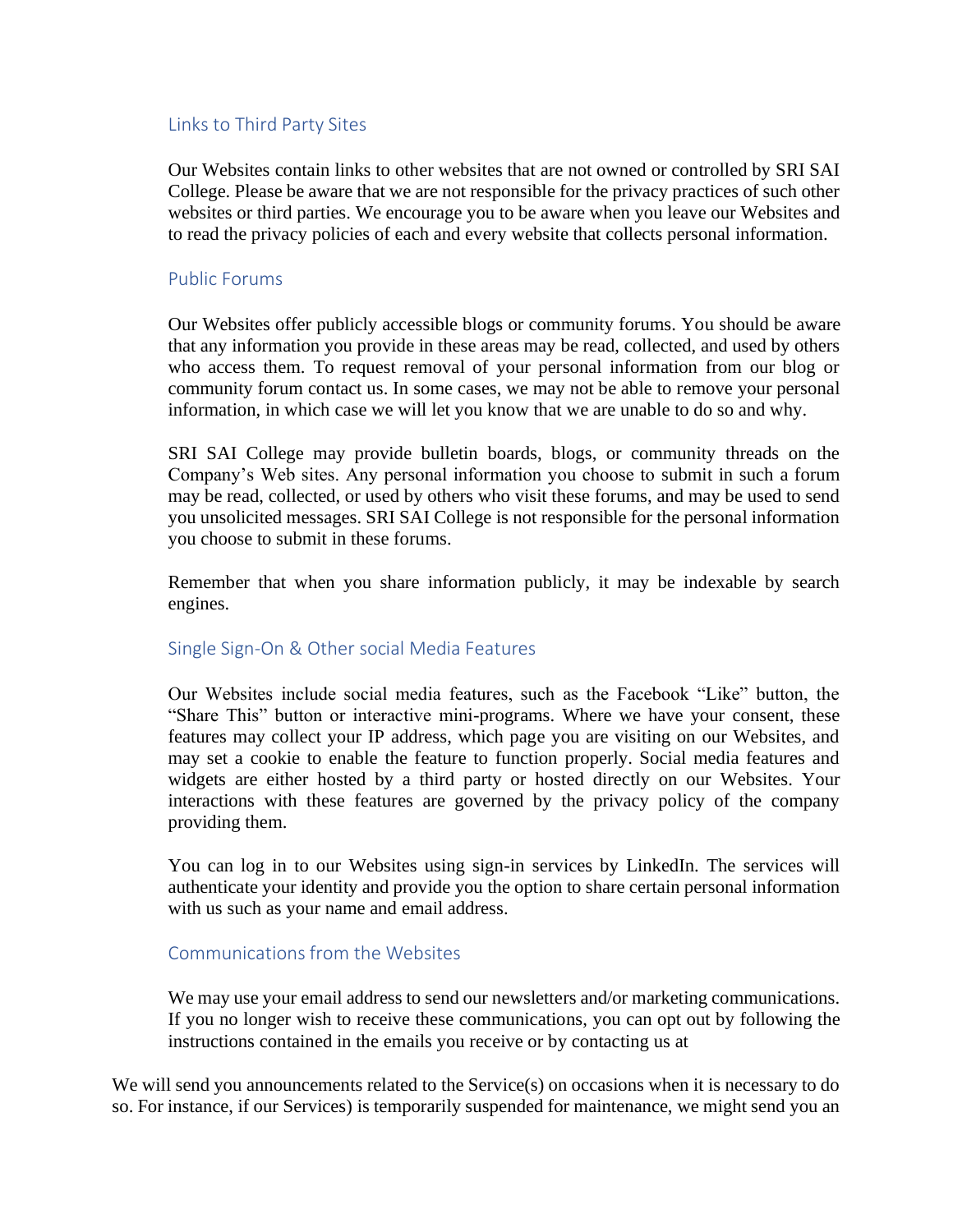email. Generally, you may not opt-out of communications which are not promotional in nature. If you do not wish to receive them, you may delete your Account.

# Information Security

Our Websites and Service(s) have industry standard security measures in place to protect against the loss, misuse, and alteration of the information under our control. When you provide us with sensitive information (such as credit card information or login credentials), we will encrypt that information via Secure Socket Layer (SSL).

Although we will do our best to protect your personal data, we cannot guarantee the security of your data transmitted to our Websites or via the Service(s) and any transmission is at your own risk. Once we receive your personal information, we will use strict procedures and security features to try to prevent unauthorised access.

We adopt appropriate data collection, storage and processing practices and security measures to protect against unauthorized access, alteration, disclosure or destruction of your personal information, username, password, transaction information and data stored on our Site.

- Our website is scanned on a regular basis for security holes and known vulnerabilities in order to make your visit to our site as safe as possible.
- We use regular Malware Scanning.
- Your personal information is contained behind secured networks and is only accessible by a limited number of persons who have special access rights to such systems, and are required to keep the information confidential. In addition, all sensitive/credit information you supply is encrypted via Secure Socket Layer (SSL) technology.
- All payment transactions are processed through secure gateway providers and are not stored or processed on our servers

# **Testimonials**

We post customer testimonials/comments/reviews on our Websites which may contain personal information. Prior to posting the testimonial, we obtain the customer's consent to post their name along with their testimonial. If you want your testimonial removed, please contact us.

# Children's Personal Information

SRI SAI College does not knowingly collect any personal information from children under the age of 16. If you are under the age of 16, please do not submit any personal information through our Websites or Service(s). We encourage parents and legal guardians to monitor their children's Internet usage and to help enforce this Policy by instructing their children never to provide personal information through our Service(s) or Websites without their permission. If you have reason to believe that a child under the age of 16 has provided personal information to us through our Websites or Service(s), please contact us and we will endeavor to delete that information and terminate the child's account from our databases.